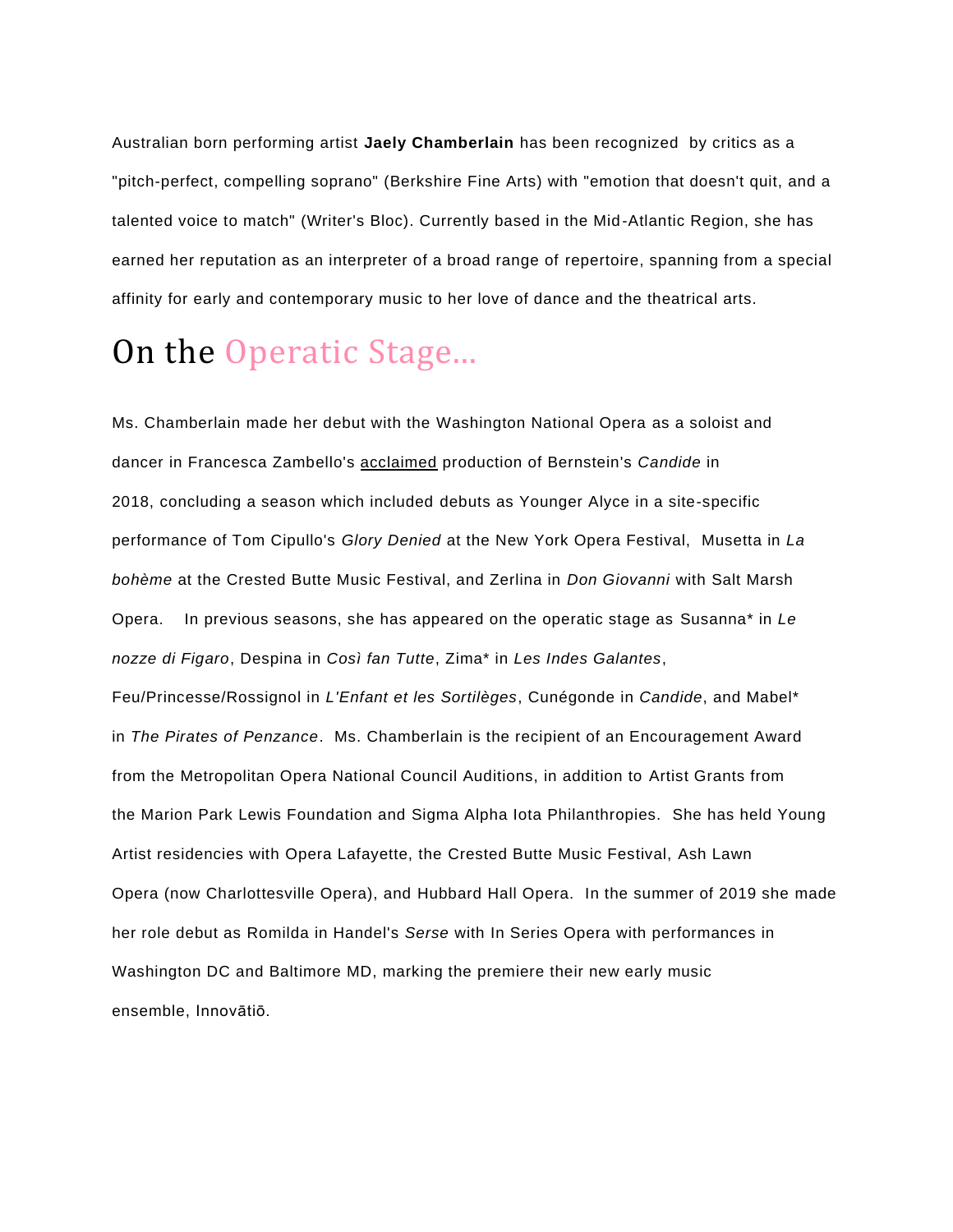## As a Concert Artist...

Recent appearances have included Soprano Soloist in Händel's *Israel in Egypt* at the Washington National Cathedral, Mozart's *Requiem* with Cathedra Ensemble, the New Orchestra of Washington, and The Virginia Consort, Schubert's *Der Hirt auf dem Felsen* with The Gourmet Symphony, and Händel's *Messiah* with the orchestra of the Washington Bach Consort- a yearly tradition founded by the late J. Reilly Lewis, and the longest running Messiah sing-a-long in the United States. She has performed with various ensembles as Soprano Soloist for works such as Bach's *Magnificat*, Vivaldi's *Gloria*, and Mozart's *Exsultate Jubilate*, among others. Ms. Chamberlain sings regularly with the ensembles of the Washington National Opera, Cathedra, The District

Eight, and the Washington Bach Consort and currently holds a weekly cantor and chorister position with the professional vocal octet at St Catherine of Siena Catholic Church in Great Falls, Virginia.

## In Recital...

Ms. Chamberlain has presented programs at the Christuskirche and Stiftskirche Sankt Peter in Salzburg Austria, the Summer Concert Series at the Washington National Cathedral, The White House Historical Association, the Tuesday Concert Series at Church of the Epiphany DC, and the Salon Recital series at Shepherd University. Programs have included *Ye Mighty Powers Above*, featuring sacred and secular works from the Baroque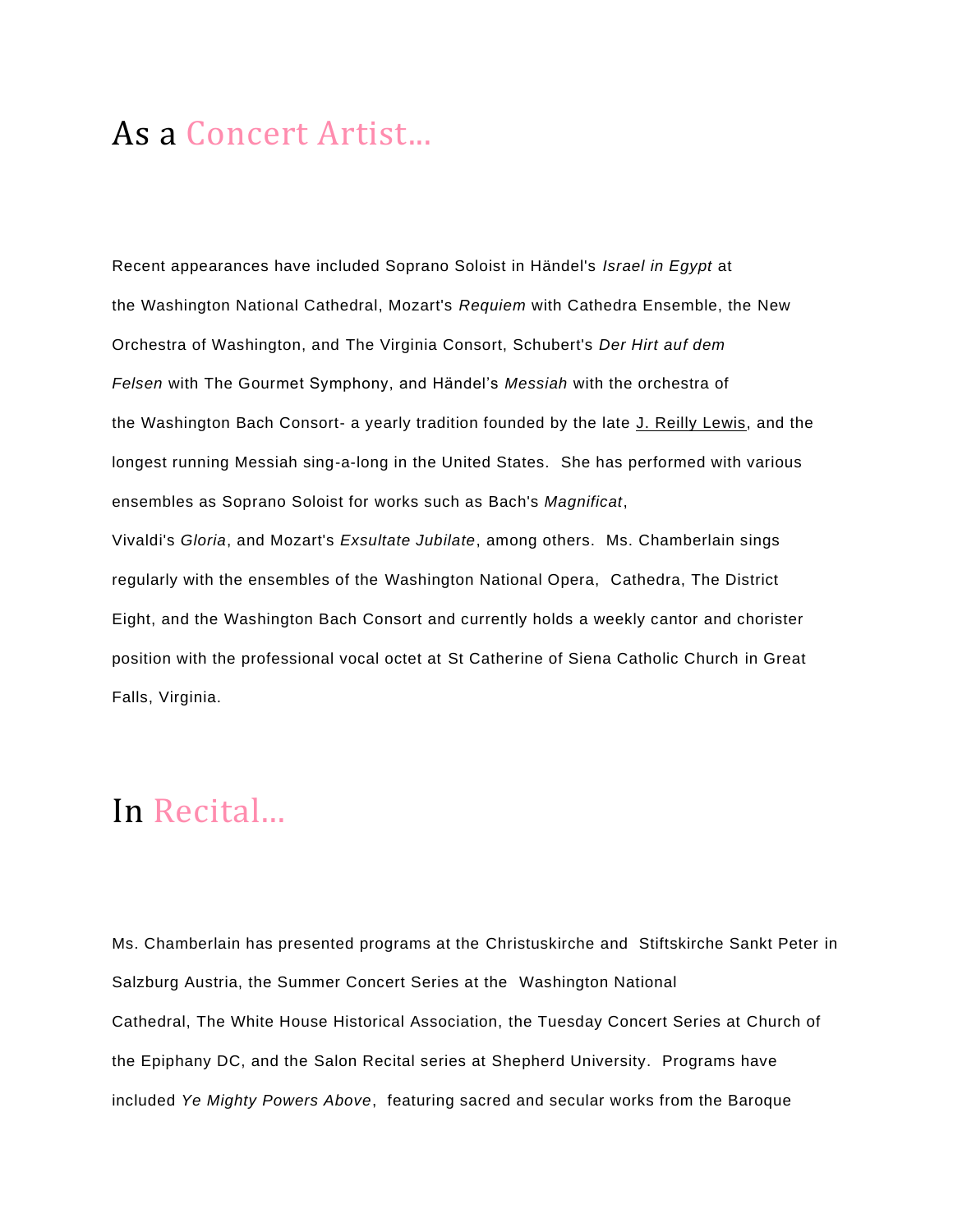era, *France in the White House*, a program curated by Opera Lafayette featuring French and French-inspired salon music, and *Neoantiquity from the British Isles to the Americas*, featuring works from the 20th century. In 2015, she gave a performance of Barber's *Hermit Songs* with pianist Steven Schwarz, which was televised on Baltimore's CCBC TV Network.

## As a Crossover Artist...

Ms. Chamberlain has collaborated with SOURCE Theatre, The In Series, Washington Concert Opera and the Crested Butte Music Festival to present programs highlighting favorites from The Great American Songbook and the Golden Age of Musical Theatre. Drawing from her background in dance and stagecraft, her 'shining' interpretations of the music of Irving Berlin have 'evoked memories of Ginger Rogers' (DC Theatre Scene) and have been praised for 'hitting the emotional highs and lows ranging from poignancy to good humor' (Comm Digital News). As a dancer, she has been featured in Francesca Zambello's production of *Candide* at Washington National Opera, and Nicholas Olcott's production of *Die Fledermaus* at the Maryland Opera Studio, On the Musical Theatre stage, she has had the delight to portray such roles as Cunégonde in *Candide*, Sarah Brown and Miss Adelaide in *Guys and Dolls*, Marian Paroo in *The Music Man*, Winnifred the Woebegone in *Once Upon a Mattress*, and Mayzie La Bird in *Seussical*. Recently, Ms. Chamberlain has taken an interest in launching new musical theatre works. In the fall of 2018, she portrayed the role of 1930's movie star Frances Farmer in excerpts from Kristan King's new musical *Brilliance* at The Kennedy Center in Washington DC, and in the winter of 2019, she debuted a new crossover program titled *A French Cabaret*, featuring cabaret songs by Poulenc, Debussy, Britten, and